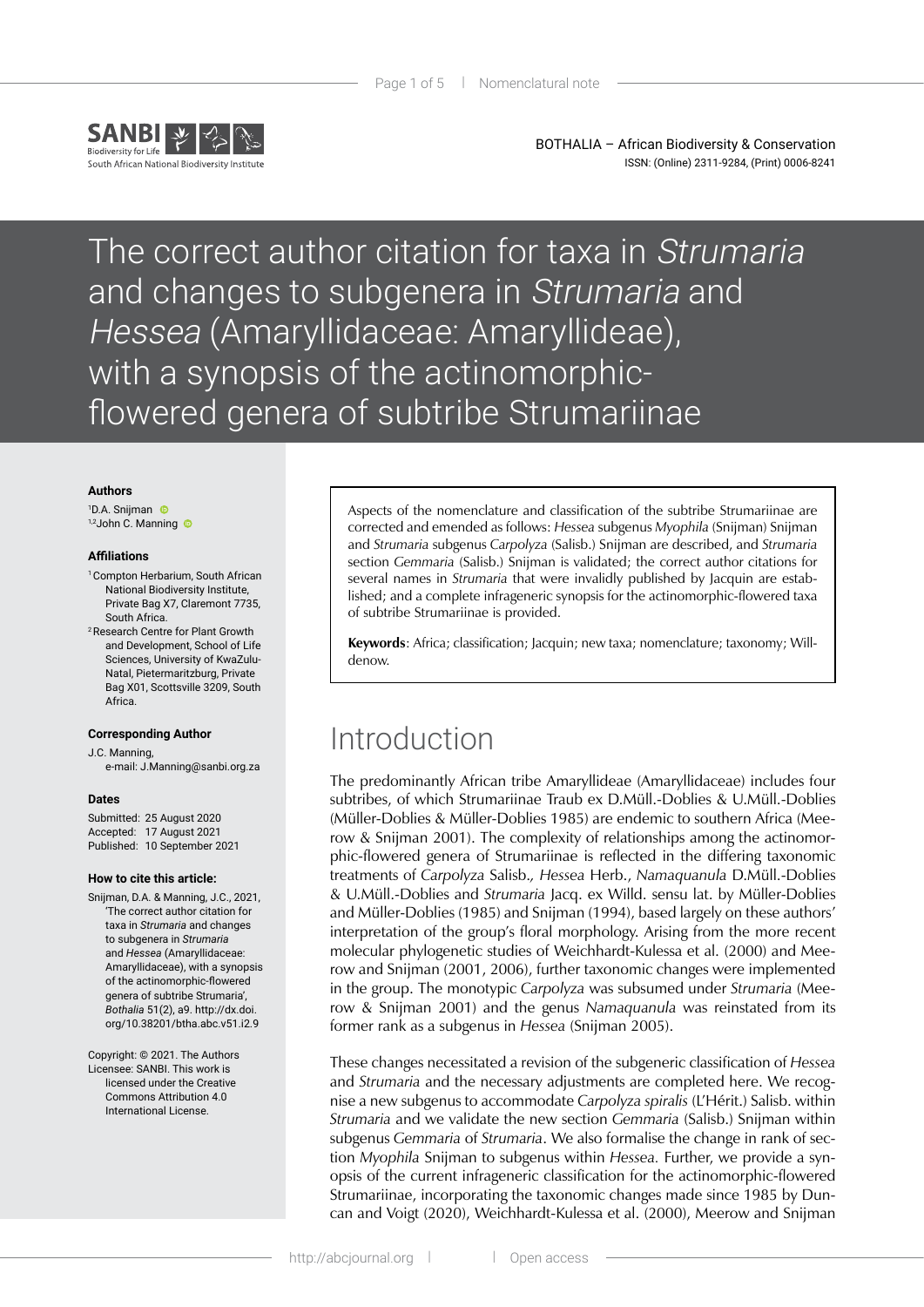(2001), Müller-Doblies and Müller-Doblies (1992), and Snijman (1999, 2005).

We also correct the author citations of some species in *Strumaria*. The name *Strumaria* was first published by Jacquin (1795) in his *Icones plantarum rariorum* for five species of Amaryllideae from southern Africa's winterrainfall region. Although the individual species were described, no separate generic description or diagnosis was included, either then or later in his *Collectaneorum supplementum* (Jacquin 1797). This lack of a diagnosis for his new genus, which included more than a single species at the time, renders the generic name invalid (Turland et al., 2018: Art. 38.1, 38.5), and this in turn renders the names of the five species published by Jacquin under that genus also invalid (Turland et al., 2018: Art. 35.1). These names were all validated by Willdenow (1799) in the *Species plantatum*, fortunately without any change in their priority.

# Nomenclature

## Corrections to author names

Accepted names are in **bold** and synonyms in *italics.*

**Strumaria** *Jacq. ex Willd.*, Species plantarum 2: 31 (1799). Lectotype: *Strumaria truncata* Jacq. ex Willd., designated by Phillips, Genera of South Afrcan Flowering Plants, ed. 2: 201 (1951).

*Strumaria angustifolia* Jacq. ex Willd., Species plantarum 2: 32 (1799). [*Strumaria angustifolia* Jacq.: 13 (1795), Jacq.: 48 (1797), invalid name*,* without generic description]. Type: illustration in Jacq.: t. 359 (1795).

*Note:* This taxon is considered to be conspecific with **S. truncata** *Jacq. ex Willd*. (Snijman 1994).

*Strumaria filifolia* Jacq. ex Willd., Species plantarum 2: 32 (1799), nom. illeg. superfl. pro *Leucojum strumosum* Sol. ex Aiton (1789). [*Strumaria filifolia* Jacq.: 14 (1795), invalid name*,* without generic description]. Type: as for *Leucojum strumosum* Sol. ex Aiton.

*Note:* Although Snijman (1994) considered this to be a legitimate name and typified it against the illustration in Icones plantarum rariorum 2: t. 361 (Jacquin, 1795), Jacquin (1795) clearly stated that he was coining it as a preferred replacement name for *Leucojum strumosum* ["melius quam *Leucojum strumosum"*] with a direct reference to Aiton (1789), and it is therefore correctly treated as an illegtimate superfluous name for that taxon, with the same type. It is considered to be conspecific with **S. tenella** *(L.f.) Snijman* (Snijman 1994).

*Strumaria linguifolia* Jacq. ex Willd., Species plantarum 2: 31 (1799). [*Strumaria linguifolia* [as '*linguaefolia*'] Jacq.: 13 (1795), Jacq.: 45 (1797), invalid name*,* without generic description]. Type: illustration in Jacq.: t. 356 (1795).

*Note:* This taxon is considered to be conspecific with **S. truncata** *Jacq. ex Willd*. (Snijman 1994).

*Strumaria rubella* Jacq. ex Willd., Species plantarum 2: 31 (1799). [*Strumaria rubella* Jacq.: 13 (1795); Jacq.: 46 (1797), invalid name*,* without generic description]. Type: illustration in Jacq.: t. 358 (1795).

*Note:* This taxon is considered to be conspecific with **S. truncata** *Jacq. ex Willd*. (Snijman 1994).

- **Strumaria truncata** *Jacq. ex Willd.*, Species plantarum 2: 31 (1799). [*Strumaria truncata* Jacq.: 13 (1795), Jacq.: 47 (1797), invalid name*,* without generic description]. Type: illustration in Jacq.: t. 357 (1795).
- **Strumaria undulata** *Jacq. ex Willd.*, Species plantarum 2: 32 (1799). [*Strumaria undulata* Jacq.: 14 (1795), Jacq.: 50 (1797), invalid name*,* without generic description. Type: illustration in Jacq.: t. 360 (1795).

*Note:* The identity of this taxon is uncertain (Snijman 1994).

## New subgenera and sections

**Strumaria** *Jacq. ex Willd.*, Species plantarum 2: 31 (1799).

- Subgenus **Carpolyza** (*Salisb.) Snijman*, stat. nov. *Carpolyza* Salisb., Paradisus Londinensis 1: 63 (1807). Type: *Carpolyza spiralis* (L'Hérit.) Salisb. = *Strumaria spiralis* (L'Hérit.) Aiton
- Section **Gemmaria** *(Salisb.) Snijman*, sect. nov. [*Strumaria* subg. *Gemmaria* sect. *Gemmaria*, invalid name without author, Snijman: 106 (1994)]. *Gemmaria* Salisb., The Genera of Plants: 127 (1866). Type: as for *Gemmaria* Salisb.

**Hessea** *Herb.*, Amaryllidaceae: 289 (1837).

Subgenus **Myophila** *(Snijman) Snijman*, stat. nov. *Hessea* subgenus *Namaquanula* section *Myophila* Snijman in Contributions from the Bolus Herbarium 16: 76 (1994). Type: *Hessea mathewsii* W.F.Barker

## Synopsis of infrageneric taxa in Strumaria, Hessea and Namaquanula

**Strumaria** *Jacq. ex Willd.,* Species plantarum 2: 31 (1799). Lectotype: *Strumaria truncata* Jacq. ex Willd., designated by Phillips, Genera of South African Flowering Plants, ed. 2: 201 (1951).

## Subgenus **Strumaria**

Bulb tunics parchment-like, whitish. *Cataphyll*  present, sometimes exserted. *Foliage leaves* (2)3 or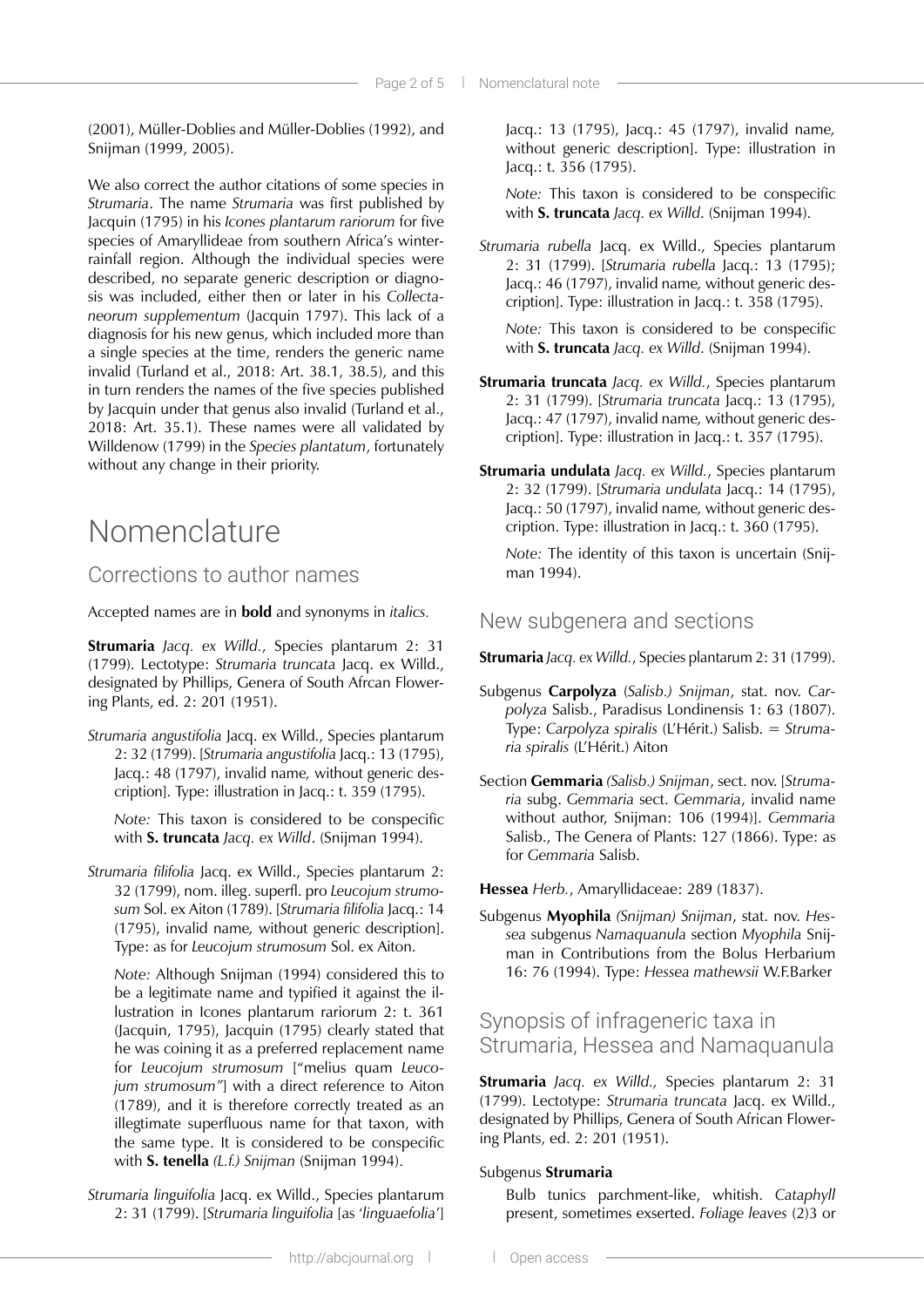4(6), erect, spreading laterally in a fan, lorate, glabrous, rarely sticky. *Scape* persisting beyond seed release. *Flowers* funnel-shaped, rarely hypocrateriform or campanulate, pedicels more-or-less as long as perianth, tepals free, filaments usually connate into a tube with outer whorl adnate to style, anthers dorsifixed, style 3-angled or -winged towards base, rarely uniformly swollen. *Chromosome base*   $number x = 10$ .

8 spp.: *S. barbarae* Oberm. [as '*barbariae*' Oberm.], *S. bidentata* Schinz, *S. hardyana* D.Müll.-Doblies & U.Müll.-Doblies, *S.luteoloba* Snijman, *S. phonolithica* Dinter, *S. prolifera* Snijman, *S. speciosa* Snijman, *S. truncata* Jacq. ex Willd.

Subgenus **Carpolyza** (*Salisb.) Snijman* [validated above]. *Carpolyza* Salisb.: 63 (1807). Type: *Carpolyza spiralis* (L'Hérit.) Salisb.

Bulb tunics thinly fibrous, whitish. *Cataphyll* absent. *Foliage leaves* 4 to 6, spreading, filiform, glabrous. *Scape* ± spirally twisted proximally, persisting beyond seed release. *Flowers* funnel-shaped, pedicels shorter to much longer than perianth, tepals connate into a short tube basally, filaments decurrent on perianth tube with inner whorl shortly adnate to style, anthers subcentrifixed, style somewhat 3 angled. *Chromosome base number x* = 10.

1 sp.: *S. spiralis* (L'Hérit.) Aiton

Subgenus **Tedingea** *(D.Müll.-Doblies & U.Müll.-Doblies) Snijman* in Contributions from the Bolus Herbarium 16: 86 (1994). *Tedingea* D.Müll.-Doblies & U.Müll.-Doblies: 45 (1985). Type: *S. tenella* (L.f.) Snijman Bulb tunics softly fibrous, whitish. *Cataphyll* present or absent. *Foliage leaves* 2 to 6, spreading, filiform, glabrous. *Scape* often proximally flexed or spirally twisted, usually persisting during seed release. *Flowers* stellate, rarely somewhat campanulate, pedicels much exceeding perianth length, tepals free, filaments separate, both whorls adnate to swollen style base, anthers dorsifixed. *Chromosome base number x* = 10.

2 spp.: *S. pygmaea* Snijman, *S. tenella* (L.f.) Snijman subsp. *tenella*, *S. tenella* subsp. *orientalis* Snijman

Subgenus **Gemmaria** *(Salisb.) Snijman* in Contributions from the Bolus Herbarium 16: 105 (1994). *Gemmaria* Salisb.: 127 (1866). Type: *Gemmaria gemmata* (Ker Gawl.) Salisb. ex D.Müll.-Doblies & U.Müll.-Doblies = *S. gemmata* Ker-Gawl.

Bulb tunics parchment-like, whitish or yellowish. *Cataphyll* present or rarely absent. *Foliage leaves* 2(3), spreading to prostrate, lorate to elliptic, plane, more-or-less pubescent or pustulate, at least in juveniles. Scape mostly detaching basally at seed set. Flowers stellate to funnel-shaped, pedicels shorter or longer than perianth, tepals free, filaments separate,

both whorls adnate to swollen style base, anthers subcentrifixed. *Chromosome base number x* = 10. *Note:* The phylogenetic study of Meerow and Snijman (2001), using nrDNA ITS sequences and morphology, shows weak support for the currently recognised sections of subgenus *Gemmaria.* The results, however, are based on less than a third of the species of the subgenus. Accordingly, until a more complete analysis of the clade becomes available, we retain the sections recognised in Snijman (1994).

Section **Gemmaria** *(Salisb.) Snijman* [validated above]. *Gemmaria* Salisb.: 127 (1866). Type: as for subgenus. Bulb tunics whitish or yellowish. *Cataphyll* present. *Foliage leaves* 2(3). *Flowers* stellate, pedicels at least twice as long as perianth, filaments attached to broad style base, style distinctly widest at base.

11 spp.: *S*. *argillicola* G.D.Duncan, *S. chaplinii* (W.F.Barker) Snijman, *S. discifera* Marloth ex Snijman subsp. *discifera*, *S. discifera* subsp. *bulbifera* Snijman, *S. gemmata* Ker Gawl., *S. karooica* (W.F.Barker) Snijman, *S. karoopoortensis* (D.Müll.- Doblies & U.Müll.-Doblies) Snijman, *S. leipoldtii* (L.Bolus) Snijman, *S. massoniella* (D.Müll.-Doblies & U.Müll.-Doblies) Snijman, *S. merxmuelleriana* (D.Müll.-Doblies & U.Müll.-Doblies) Snijman, *S. unguiculata* (W.F.Barker) Snijman, *S. villosa* Snijman

Section **Bokkeveldia** *(D.Müll.-Doblies & U.Müll.- Doblies) Snijman* in Contributions from the Bolus Herbarium 16: 131 (1994). *Bokkeveldia* D.Müll.- Doblies & U.Müll.-Doblies: 27 (1985). Type: *Bokkeveldia watermeyeri* (L.Bolus) D.Müll.-Doblies & U.Müll.-Doblies = *S. watermeyeri* L.Bolus

Bulb tunics whitish or yellowish. *Cataphyll* present. *Foliage leaves* 2(3). *Flowers* more-or-less funnelshaped, pedicels slightly shorter or longer than perianth, filaments adnate to style for 2.5 to 4.0 mm above base, style more-or-less evenly thickened in proximal half.

5 spp.: *S. aestivalis* Snijman, *S. perryae* Snijman*, S. pubescens* W.F.Barker*, S. salteri* W.F.Barker, *S. watermeyeri* L.Bolus subsp. *watermeyeri*, *S. watermeyeri* subsp. *botterkloofensis* (D.Müll.-Doblies & U.Müll.-Doblies) Snijman

Section **Cryptomeria** *Snijman* in Contributions from the Bolus Herb. 16: 105 (1994). Type: *S. picta* W.F.Barker

Bulb tunics whitish. *Cataphyll* absent or rarely present. *Foliage leaves* usually more than 3, only 2 exserted above ground, shortly ciliate. *Flowers* weakly campanulate, pedicels somewhat longer than perianth, minutely pubescent, filaments thickened and ventrally ridged in proximal half, attached to style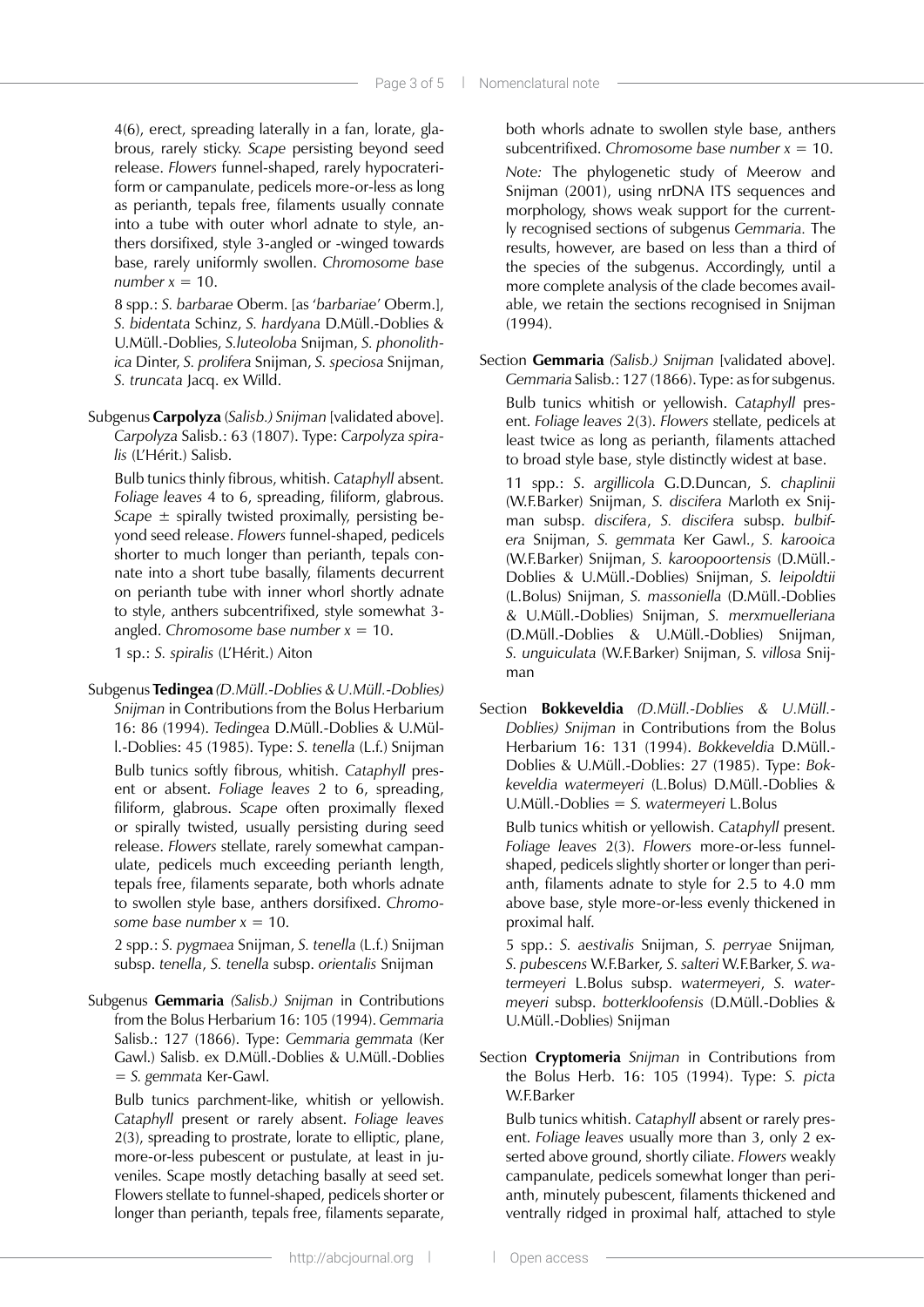base, style narrowly ovoid, 6-grooved proximally, tapering distally.

1 sp.: *S. picta* W.F.Barker

**Hessea** *Herb.*, Amaryllidaceae: 289 (1837). Type: *Hessea stellaris* (Jacq.) Herb.

### Subgenus **Hessea**

*Hessea* subgenus *Kamiesbergia* (Snijman) Snijman: 71 (1994); Snijman: 109 (1999). *Kamiesbergia* Snijman: 125 (1991). Type: *Kamiesbergia stenosiphon* Snijman = *H. stenosiphon* (Snijman) D.Müll.- Doblies & U.Müll.-Doblies

Bulb tunics parchment-like. *Cataphyll* present. *Foliage leaves* 2, glabrous or rarely minutely pilose. *Flowers* stellate, somewhat funnel-shaped or rarely hypocrateriform, tepals often adnate to filaments, filaments connate proximally into a short to long tube, rarely inner and outer whorls dissimilar, smooth, anthers centrifixed, ovary dome flattened. *Chromosome base number x* = 11.

11 spp.: *H. breviflora* Herb., *H. cinnamomea* (L'Hérit.) T.Durand & Schinz, *H. incana* Snijman, *H. monticola* Snijman, *H. pilosula* D.Müll.-Doblies & U.Müll.-Doblies, *H. pusilla* Snijman, *H. speciosa* Snijman, *H. stellaris* (Jacq.) Herb., *H. stenosiphon* (Snijman) D.Müll.-Doblies & U.Müll.-Doblies, *H. tenuipedicellata* Snijman, *H. undosa* Snijman

Subgenus **Myophila** (*Snijman*) *Snijman* [validated above]. *Hessea* section *Myophila* Snijman: 76 (1994). Type: *H. mathewsii* W.F.Barker

Bulb tunics softly fibrous. *Cataphyll* present. *Foliage leaves* 2(3), glabrous. *Flowers* stellate, tepals free to base, filaments free or shortly connate basally, densely papillate adaxially and each bearing a curved blunt hook arching over central disc, anthers subcentrifixed, ovary dome raised into 3 trichome-covered green pulvini between style and inner whorl. *Chromosome base number x* = 11.

2 spp.: *H. mathewsii* W.F.Barker, *H. pulcherrima* (D. Müll.-Doblies & U.Müll.-Doblies) Snijman

**Namaquanula** D.Müll.-Doblies & U.Müll.-Doblies in Botanische Jahrbücher 107: 20 (1985); Snijman: 155 (2005), emend. *Hessea* subgenus *Namaquanula* (D.Müll.-Doblies & U.Müll.-Doblies) Snijman: 74 (1994), excluding section *Myophila* Snijman. Type: *N. bruce-bayeri* D.Müll.-Doblies & U.Müll.-Doblies

Bulb tunics brittle, tan-coloured. *Cataphyll* absent. *Foliage leaves* (1)3 or 4, glabrous. *Flowers* stellate, tepals shortly connate or free, filaments proximally papillate on adaxial surface, anthers dorsifixed. *Chromosome base number x* = 11.

2 spp.: *N. bruce-bayeri* D.Müll.-Doblies & U.Müll.- Doblies, *N. bruynsii* Snijman

# References

- Aiton, W., 1789, *Hortus kewensis*, vol. 1, George Nicol, London.
- Duncan, G. & Voigt, L., 2020, '*Strumaria argillicola'*, *Curtis's Botanical Magazine* 37(1): 12–24, [https://doi.org/10.1111/](https://doi.org/10.1111/curt.12317) [curt.12317.](https://doi.org/10.1111/curt.12317)
- Herbert,W., 1837, *Amaryllidaceae*, James Ridgway, London.
- Jacquin, N.J., 1795, *Icones plantarum rariorum*, vol. 2, fasc. 16. Wappler, Vienna etc.
- Jacquin, N.J., 1797, *Collectaneorum supplemetum*, Wappler, Vienna.
- Meerow, A.W. & Snijman, D.A., 2001, 'Phylogeny of Amaryllidaceae tribe Amaryllideae based on nrDNA ITS sequenes and morphology', *American Journal of Botany* 88(2): 2321–2330.
- Meerow, A.W. & Snijman, D.A., 2006, 'The never-ending story: multigene approaches to the phylogeny of Amaryllidaceae', *Aliso* 22: 355–366.
- Müller-Doblies, D. & Müller-Doblies, U., 1985, 'De Liliifloris notulae 2. De taxonomia subtribus Strumariinae (Amaryllidaceae)', *Botanische Jahrbücher für Systematik* 107: 17–47.
- Müller-Doblies, D. & Müller-Doblies, U., 1992, 'De Liliifloris notulae 4. Notes on *Hessea* (including *Kamiesbergia*: Amaryllidaceae of southern Africa)', *Gleditschia* 20: 15– 20.
- Phillips, E.P., 1951, The genera of South African Flowering Plants, edn. 2, *Memoirs of the Botanical Survey of South Africa* 25.
- Salisbury, R.A., 1807, *The paradisus londinensis*, vol. 1(2), W.Hooker, London.
- Salisbury, R.A., 1866, *The genera of plants. A fragment containing part of Liriogamae,* John van Vöorst, London.
- Snijman, D.A., 1994, 'Systematics of *Hessea, Strumaria* and *Carpolyza* (Amaryllideae: Amaryllidaceae)', *Contributions from the Bolus Herbarium* 16, University of Cape Town and National Botanical Institute, South Africa.
- Snijman, D.A., 1999, 'A new species, notes on subgeneric taxa, and new synonyms in *Hessea* (Amaryllidaceae: Amaryllideae) from South Africa', *Novon* 9: 107–110.
- Snijman, D.A., 2005, 'A new species of *Namaquanula* (Amaryllidaceae: Amaryllideae) from Namibia with notes on the genus', *Bothalia* 13(2): 153–156, [https://doi.org/10.4102/](https://doi.org/10.4102/abc.v35i1.390) [abc.v35i1.390.](https://doi.org/10.4102/abc.v35i1.390)
- Turland, N.J., Wiersma, J.H., Barrie, F.R., Grueter, W., Hawksworth, D.L., Herendeen, P.S., Knapp, S., Kusber, W.-H., Li, D.-Z., Marhold, K., May, T.W., Mcneil, J., Monro, A.M., Prado, J., Price, M.J. & Smith, G.F. (eds), 2018. International Code of Nomenclature for algae, fungi, and plants (Shenzhen Code) adopted by the Nineteenth International Botanical Congress Shenzhen, China, July 2017. *Regnum Vegetabile* 159. Glashütten: Koeltz Botanical Books.